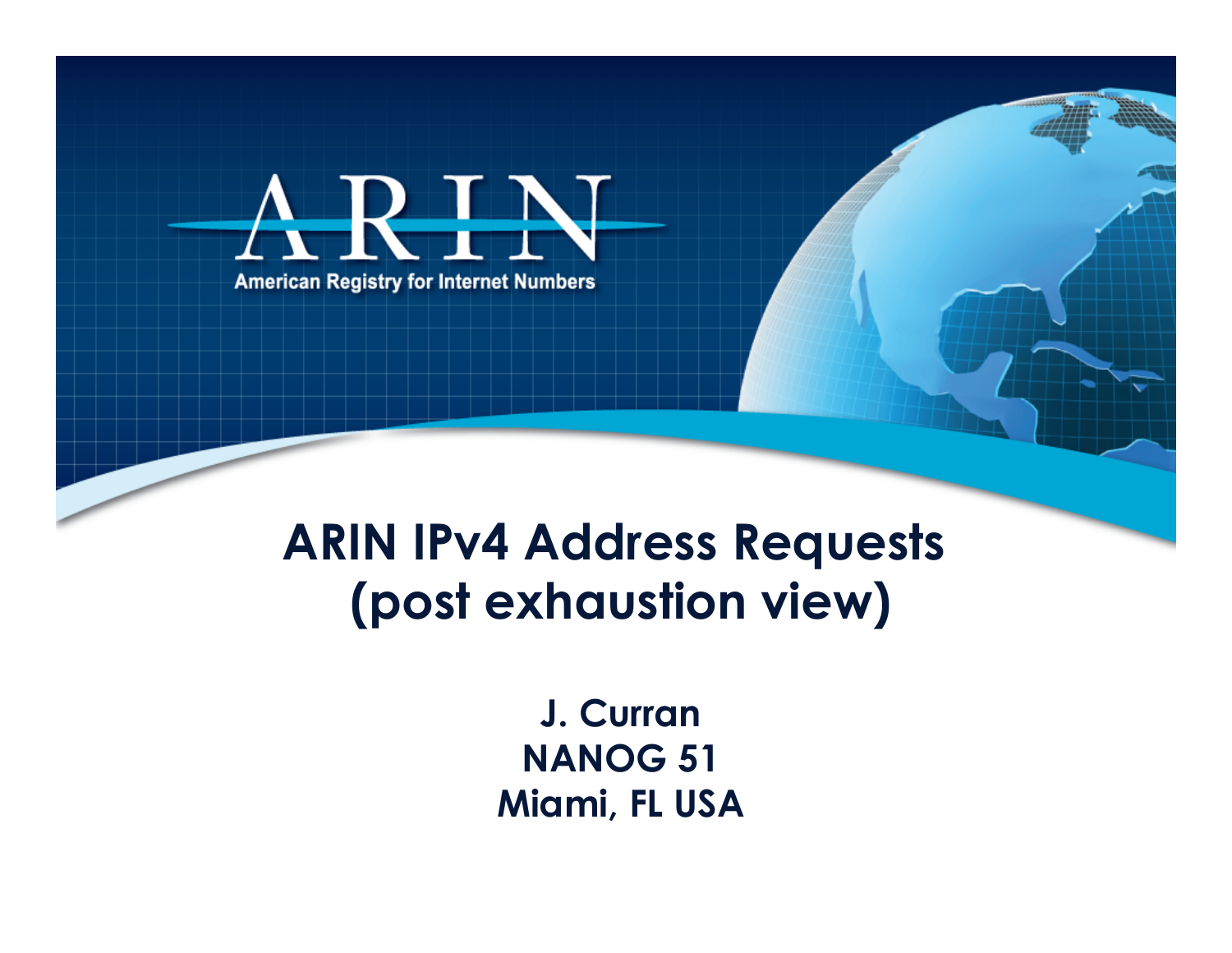### **IPv4 Requests to ARIN (Post-IANA Exhaustion)**

#### **"Soft-Landing" Provisions of the ARIN NRPM:**

After an organization has been a subscriber member of ARIN for one year, they may choose to request up to a 12-month supply of IP addresses.

When ARIN receives its last /8, by IANA implementing section 10.4.2.2, the length of supply that an organization may request will be reduced. An organization may choose to request up to a 3-month supply of IP addresses.

This reduction does not apply to resources received via section 8.3. An organization receiving a transfer under section 8.3 may continue to request up to a 12-month supply of IP addresses.

**2** 



American Registry for Internet Numbers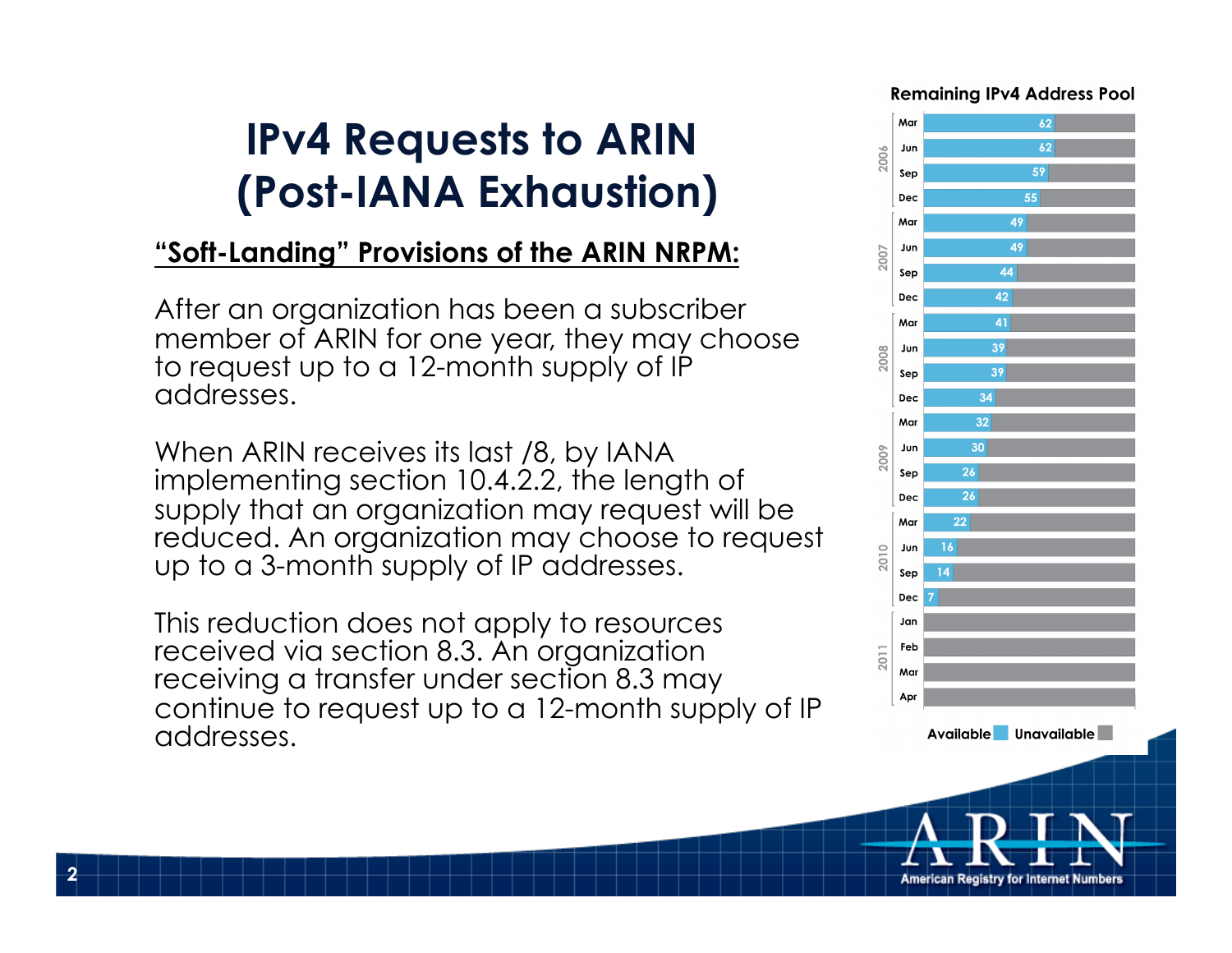## **Other Options for IPv4 Address Space**

### **Specified Transfer Policy (NRPM 8.3)**

- Approved & implemented
- Provides incentive for a party that may be able to free up IP address blocks (e.g. by renumbering) to be able to transfer space to a party which qualifies to receive space per ARIN's existing number resource policies.
- Not a market, per se, but enables limited market-like behavior for those who have qualified need for address space for their infrastructure growth
- ARIN approves address space request from a recipient as usual, but then simply records qualification if no ARIN resources are available.
- If transferor and recipient both agree, ARIN receives address space from the transferor, and updates registration to reflect recipient.
- ARIN not party to compensation, if any.

**3**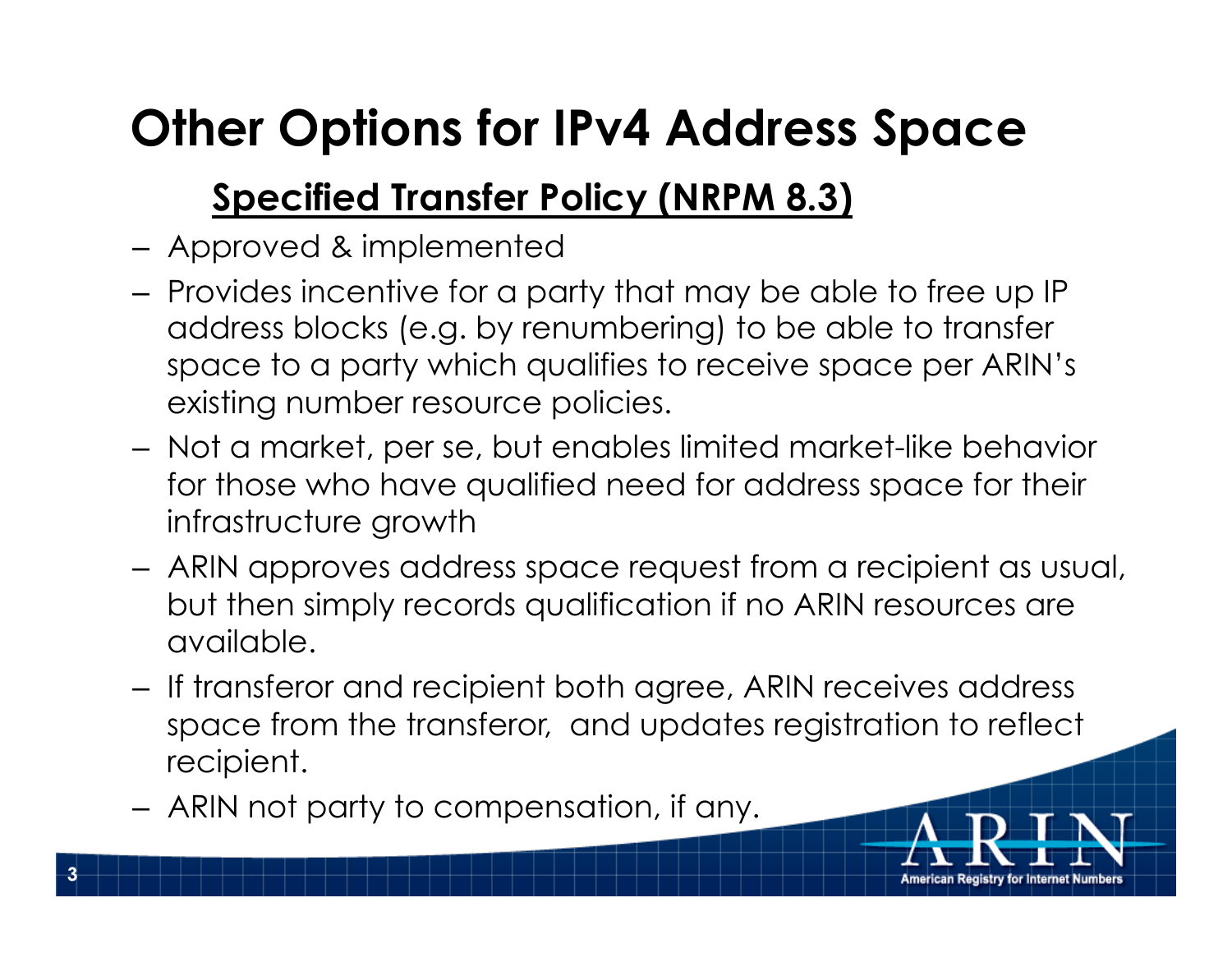# **Other Relevant Developments**

### **Simplified M&A transfer policy (NRPM 8.2)**

- Approved & implemented
- Unused space must be returned to ARIN during M&A transfer

#### **Proposed: Globally Coordinated Transfer Policy (PP 119)**

– "Any RIR's resource registrant may transfer IPv4 addresses to the resource registrant of another RIR as long as the two RIRs agree and exercise Internet stewardship and the values expressed in RFC2050."

#### **Proposed: Protecting Number Resources (PP 120)**

– "ARIN shall use any reasonable and practical methods to proactively look for fraudulently obtained or abandoned number resources and seek the return of those resources to ARIN."

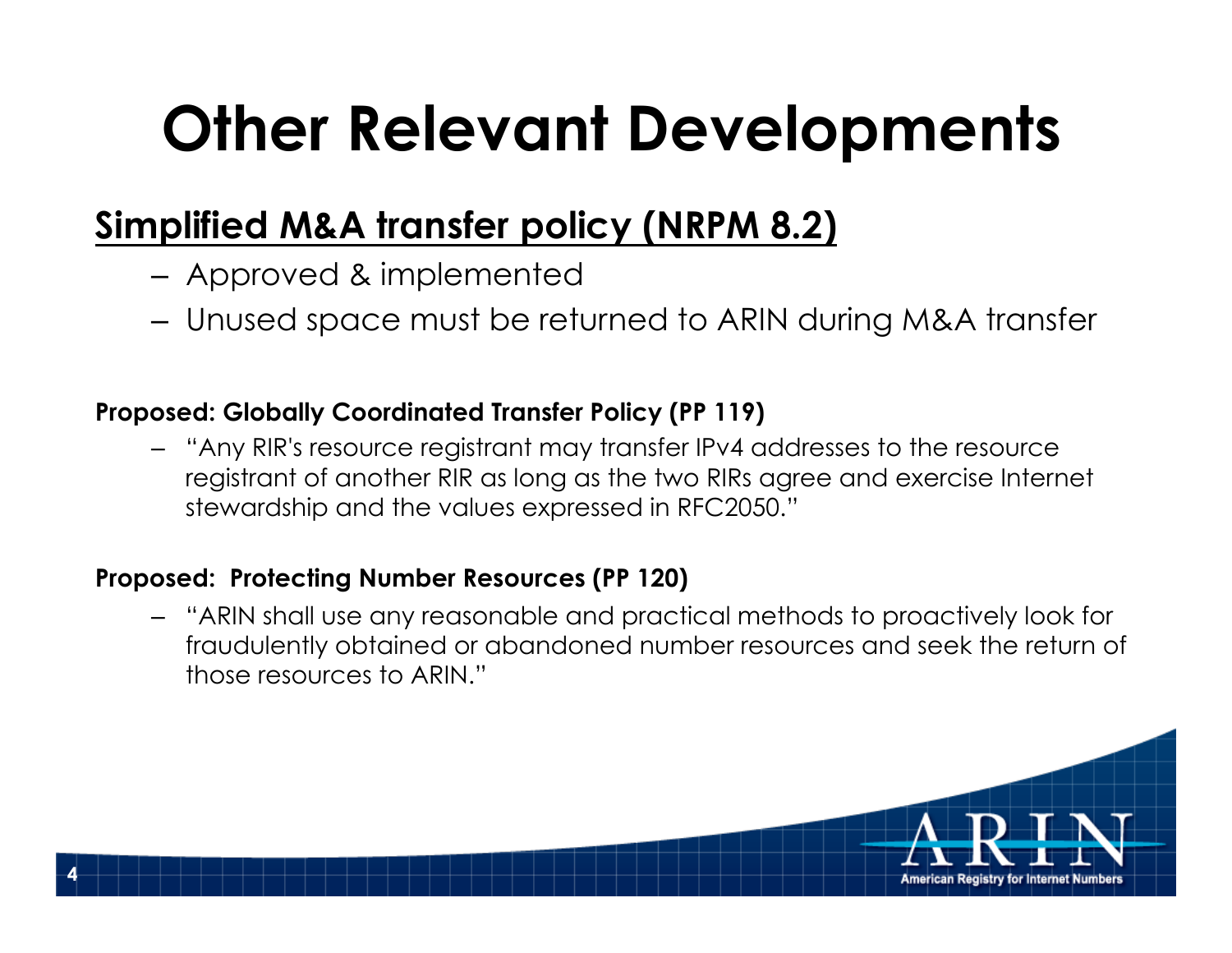## **Summary: 1 of 2**

ARIN views the principles of Internet number resource stewardship (conservation, aggregation, registration) being equally important post-depletion as they are today.

Per its stewardship duty, ARIN does not support Internet number resource usage outside of these principles, and furthermore actively protects number resources in the region to insure that they are managed per the ARIN community developed policies.

**5**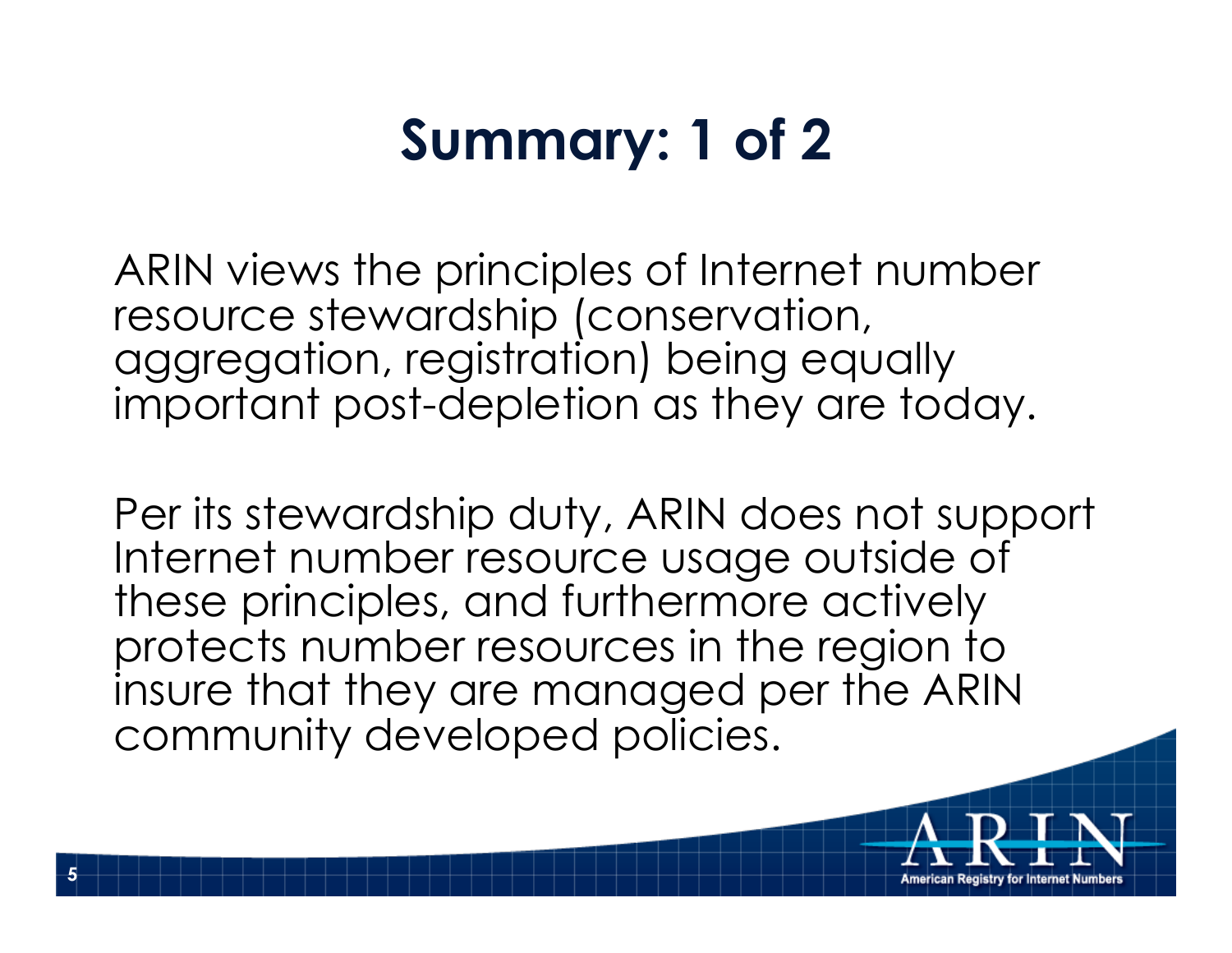## **Summary: 2 of 2**

The ARIN community has policies or proposals which post-depletion will:

- satisfy the requirements of those with valid need for additional IPv4 address space and,

- encourage return of address space and its reuse in other regions which continue to subscribe to these stewardship principles.